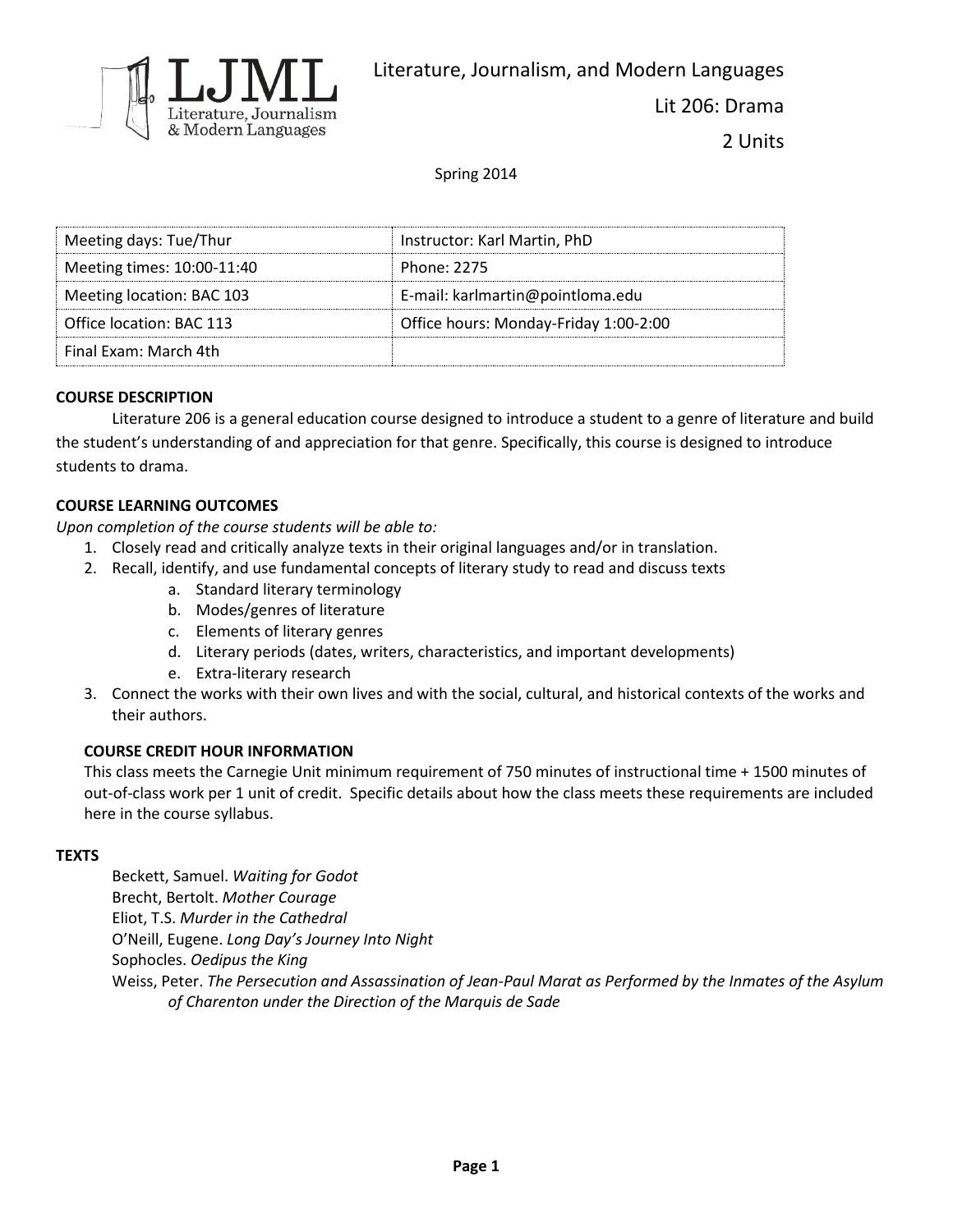#### **COURSE REQUIRMENTS**

*Reading:* Dates for reading the plays are indicated on the schedule. The goal is to have the entire play read before the Tuesday class session. Group presentations will occur on Thursdays.

*Reading Journals*: Following the pattern of *Lectio Divina*, you will have the opportunity to respond to two of the plays in a more personal way. Your responses should be 300-500 words in length and are due before the Monday after we finish discussion of the play.

*Discussion*: The success of the course will be directly related to the quality of daily discussions. Although the class is large, each of you must feel comfortable contributing to discussions. And each of you should bring any questions you have about the reading to our attention during the course of our discussions.

*Attendance at a Live Theater Event*: During the course, you are required to attend one live theater event and submit a 200-300 word response. Options for events will be provided to you.

 *Writing*: Each student will complete a final exam and a 600-1,000 word critical essay in response to the play her or his group examined. The final exam will include an essay portion. Students cannot pass the course without completing all of the major assignments. Late work will receive a ten percent reduction daily.

 *Attendance*: Because your participation is essential, your attendance is mandatory. More than two absences for any reason will result in your final grade being lowered. Students who miss more than five class sessions will be de-enrolled.

## **ASSESSMENT AND GRADING**

| Your final grade will be determined as follows:                                                                                                                                                                                                                                                                                                                                                                                                                                      |     |                              |     |  |
|--------------------------------------------------------------------------------------------------------------------------------------------------------------------------------------------------------------------------------------------------------------------------------------------------------------------------------------------------------------------------------------------------------------------------------------------------------------------------------------|-----|------------------------------|-----|--|
| <b>Group Project</b>                                                                                                                                                                                                                                                                                                                                                                                                                                                                 | 15% | <b>Two Reading Responses</b> | 30% |  |
| <b>Critical Paper</b>                                                                                                                                                                                                                                                                                                                                                                                                                                                                | 20% | Live Theater Response        | 10% |  |
| Final Exam                                                                                                                                                                                                                                                                                                                                                                                                                                                                           | 30% | Participation                | 5%  |  |
| Your work will not be graded on a curve. A traditional scale will be used. Those who earn more than<br>90% of the possible points earn an A, those who earn between 80-89% of the points earn a B, and so<br>on.<br>A indicates exceptional work (roughly 20% of students normally achieve this level)<br>B indicates superior work (roughly 30% of students normally achieve this level)<br>C indicates average work<br>D indicates passing work<br>F indicates unsatisfactory work |     |                              |     |  |
|                                                                                                                                                                                                                                                                                                                                                                                                                                                                                      |     |                              |     |  |

#### **ATTENDANCE AND PARTICIPATION**

Regular and punctual attendance at all classes is considered essential to optimum academic achievement. If the student is absent from more than 10 percent of class meetings, the faculty member has the option of filing a written report which may result in de-enrollment. If the absences exceed 20 percent, the student may be de-enrolled without notice. If the date of de-enrollment is past the last date to withdraw from a class, the student will be assigned a grade of W or WF consistent with university policy in the grading section of the catalog. See Academic Policies in the undergrad student catalog.